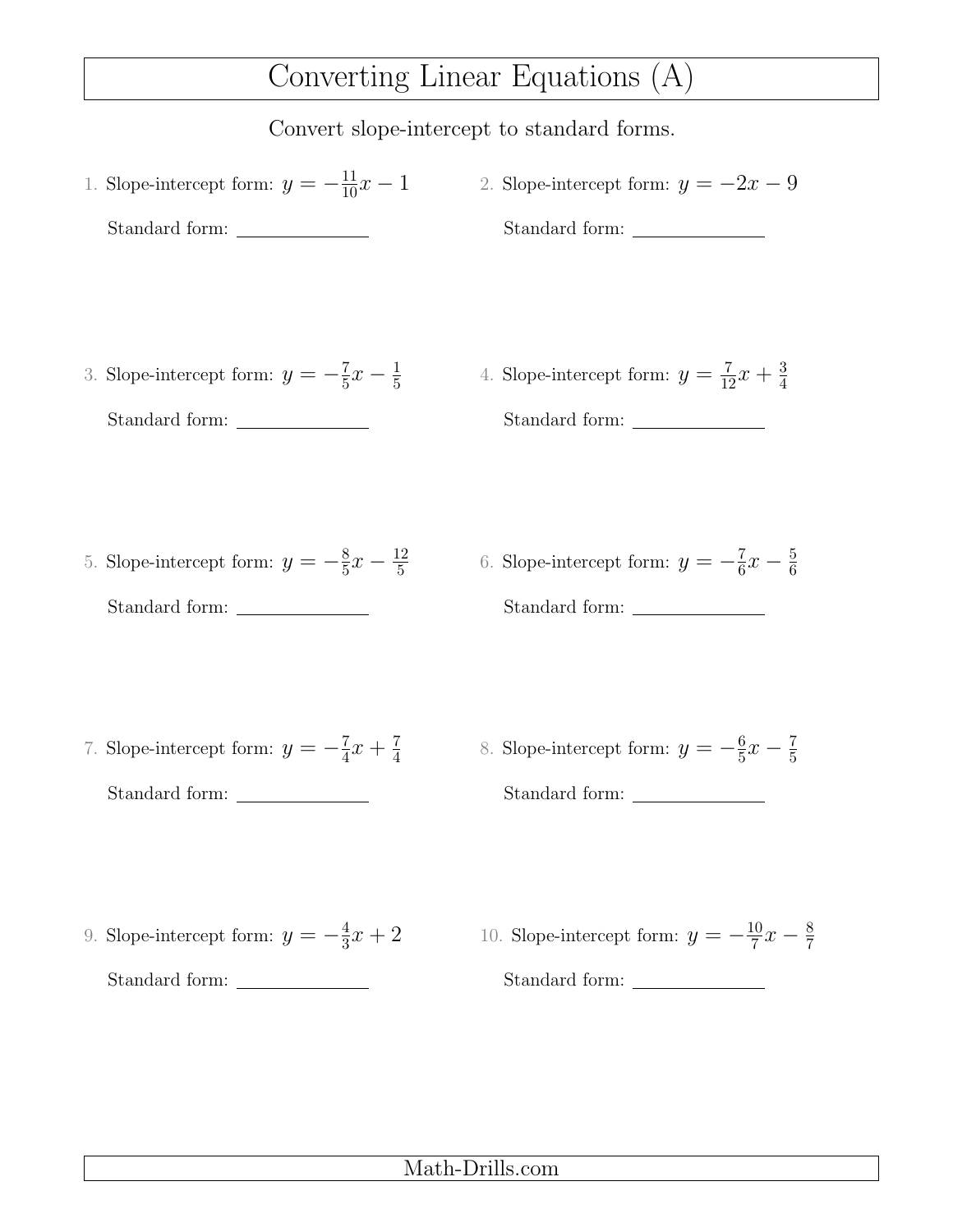## Converting Linear Equations (A) Answers

Convert slope-intercept to standard forms.

- 1. Slope-intercept form:  $y = -\frac{11}{10}x 1$ Standard form:  $11x + 10y = -10$ 2. Slope-intercept form:  $y = -2x - 9$ Standard form:  $2x + y = -9$
- 3. Slope-intercept form:  $y = -\frac{7}{5}$  $\frac{7}{5}x-\frac{1}{5}$ 5 Standard form:  $7x + 5y = -1$
- 4. Slope-intercept form:  $y = \frac{7}{12}x + \frac{3}{4}$ 4 Standard form:  $7x - 12y = -9$

6

- 5. Slope-intercept form:  $y = -\frac{8}{5}$  $\frac{8}{5}x-\frac{12}{5}$ 5 Standard form:  $8x + 5y = -12$ 6. Slope-intercept form:  $y = -\frac{7}{6}$  $\frac{7}{6}x - \frac{5}{6}$ Standard form:  $7x + 6y = -5$
- 7. Slope-intercept form:  $y = -\frac{7}{4}$  $\frac{7}{4}x + \frac{7}{4}$ 4 Standard form:  $7x + 4y = 7$ 8. Slope-intercept form:  $y = -\frac{6}{5}$  $\frac{6}{5}x-\frac{7}{5}$ 5 Standard form:  $6x + 5y = -7$
- 9. Slope-intercept form:  $y = -\frac{4}{3}$  $\frac{4}{3}x + 2$ Standard form:  $4x + 3y = 6$ 10. Slope-intercept form:  $y = -\frac{10}{7}$  $\frac{10}{7}x - \frac{8}{7}$ Standard form:  $10x + 7y = -8$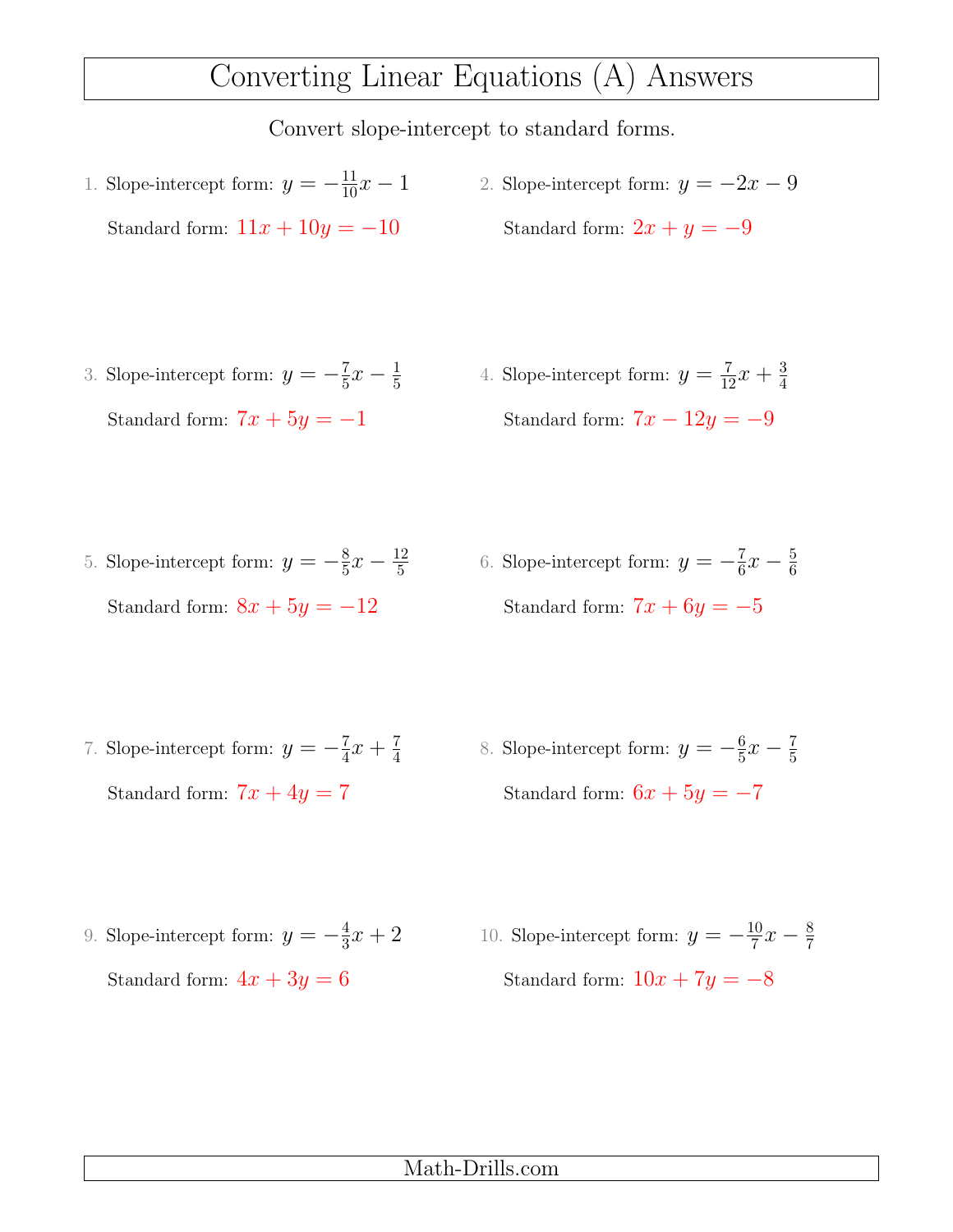## Converting Linear Equations (B)

Convert slope-intercept to standard forms.

- 1. Slope-intercept form:  $y = -6x \frac{3}{2}$ 2 Standard form: 2. Slope-intercept form:  $y = \frac{4}{7}$  $\frac{4}{7}x - \frac{6}{7}$ 7 Standard form:
- 3. Slope-intercept form:  $y = \frac{1}{12}x + \frac{1}{3}$ 3 Standard form:
- 4. Slope-intercept form:  $y = -9x + 10$ Standard form:

- 5. Slope-intercept form:  $y = 9x 7$ Standard form:
- 6. Slope-intercept form:  $y = -x \frac{11}{7}$ 7 Standard form:

- 7. Slope-intercept form:  $y=\frac{1}{8}$  $\frac{1}{8}x + \frac{3}{2}$ 2 Standard form:
- 8. Slope-intercept form:  $y = -\frac{9}{11}x \frac{7}{11}$ 11 Standard form:

- 9. Slope-intercept form:  $y = -\frac{1}{2}$  $rac{1}{2}x + \frac{1}{2}$ 2 Standard form:
- 10. Slope-intercept form:  $y = x + 6$ Standard form:

### Math-Drills.com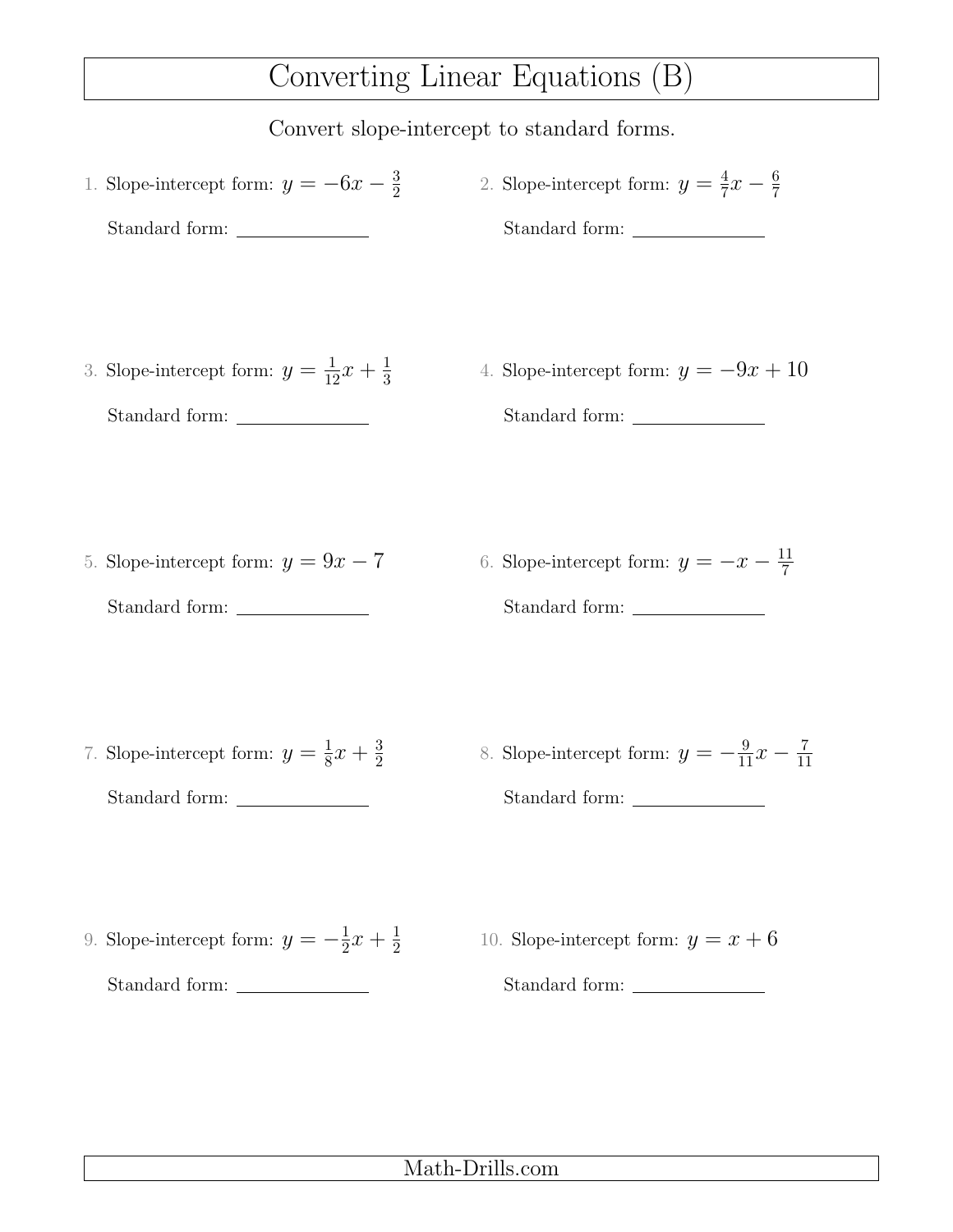## Converting Linear Equations (B) Answers

- 1. Slope-intercept form:  $y = -6x \frac{3}{2}$ 2 Standard form:  $12x + 2y = -3$ 2. Slope-intercept form:  $y = \frac{4}{7}$  $\frac{4}{7}x - \frac{6}{7}$ 7 Standard form:  $4x - 7y = 6$
- 3. Slope-intercept form:  $y = \frac{1}{12}x + \frac{1}{3}$ 3 Standard form:  $x - 12y = -4$ 4. Slope-intercept form:  $y = -9x + 10$ Standard form:  $9x + y = 10$
- 5. Slope-intercept form:  $y = 9x 7$ Standard form:  $9x - y = 7$ 6. Slope-intercept form:  $y = -x - \frac{11}{7}$ 7 Standard form:  $7x + 7y = -11$
- 7. Slope-intercept form:  $y=\frac{1}{8}$  $\frac{1}{8}x + \frac{3}{2}$ 2 Standard form:  $x - 8y = -12$ 8. Slope-intercept form:  $y = -\frac{9}{11}x - \frac{7}{11}$ 11 Standard form:  $9x + 11y = -7$
- 9. Slope-intercept form:  $y = -\frac{1}{2}$  $rac{1}{2}x + \frac{1}{2}$ 2 Standard form:  $x + 2y = 1$ 10. Slope-intercept form:  $y = x + 6$ Standard form:  $x - y = -6$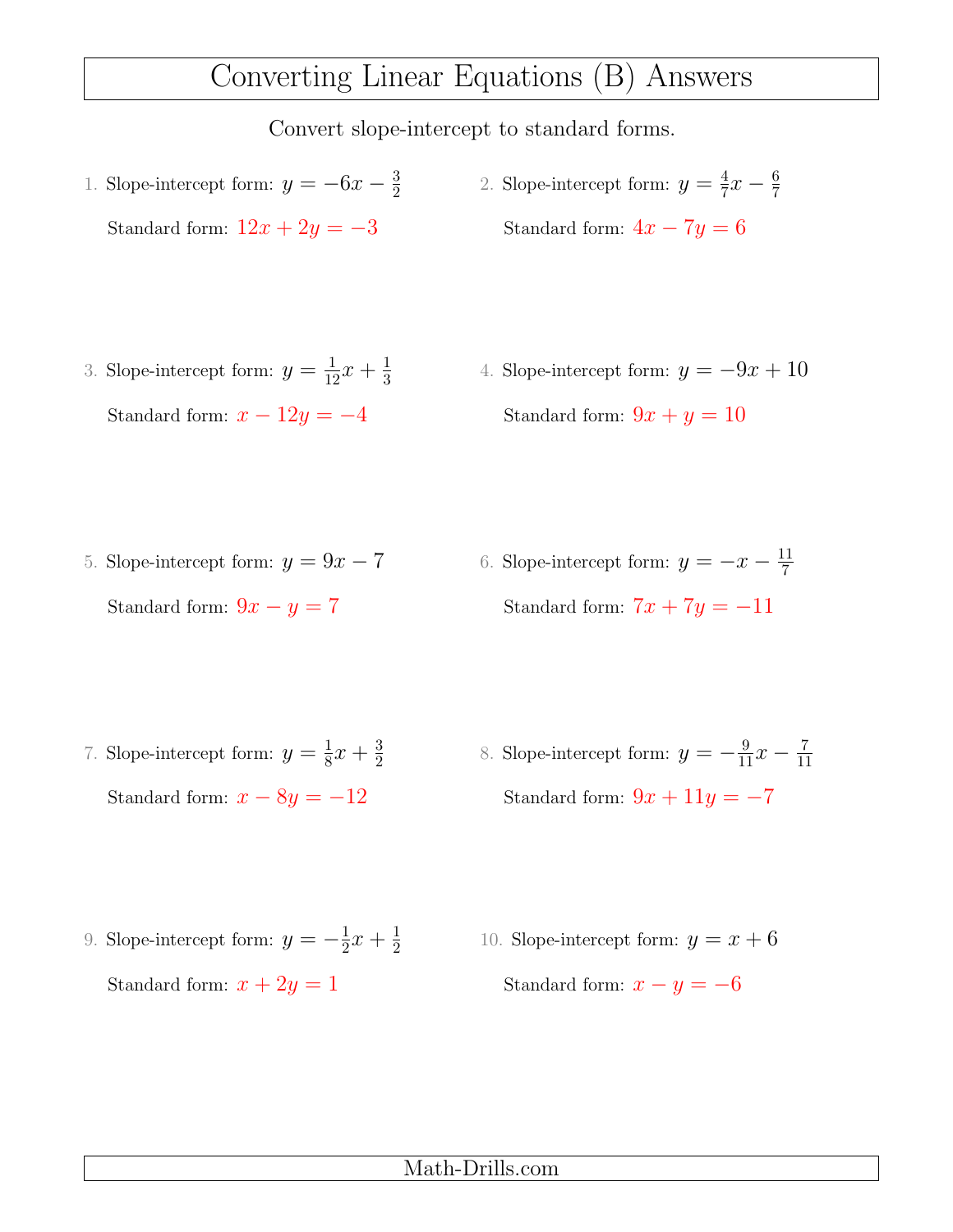## Converting Linear Equations (C)

#### Convert slope-intercept to standard forms.

- 1. Slope-intercept form:  $y = -x + 4$ Standard form: 2. Slope-intercept form:  $y = -\frac{5}{9}$  $\frac{5}{9}x + \frac{10}{9}$ 9 Standard form:
- 3. Slope-intercept form:  $y = 8x 8$ Standard form:
- 4. Slope-intercept form:  $y = -\frac{4}{11}x + \frac{9}{11}$ 11 Standard form:

- 5. Slope-intercept form:  $y = -\frac{1}{4}$  $\frac{1}{4}x + \frac{3}{8}$ 8 Standard form:
- 6. Slope-intercept form:  $y = -\frac{12}{5}$  $\frac{12}{5}x + \frac{12}{5}$ 5 Standard form:

- 7. Slope-intercept form:  $y = -\frac{5}{6}$  $\frac{5}{6}x + \frac{2}{3}$ 3 Standard form:
- 8. Slope-intercept form:  $y = -x \frac{9}{8}$ 8 Standard form:

- 9. Slope-intercept form:  $y = \frac{11}{4}$  $\frac{11}{4}x - \frac{3}{4}$ 4 Standard form:
- 10. Slope-intercept form:  $y = -2x + \frac{11}{2}$ 2 Standard form:

#### Math-Drills.com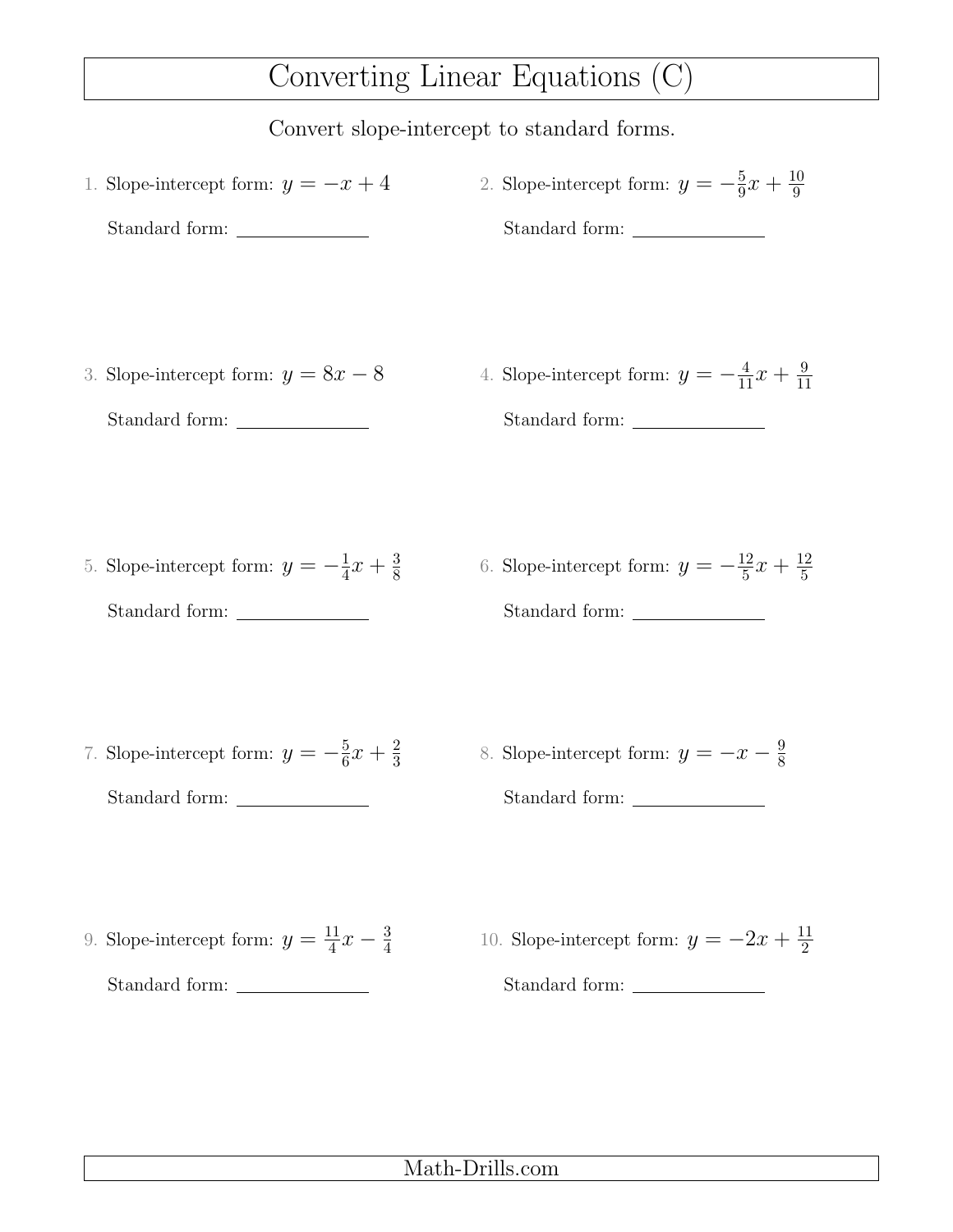### Converting Linear Equations (C) Answers

- 1. Slope-intercept form:  $y = -x + 4$ Standard form:  $x + y = 4$ 2. Slope-intercept form:  $y = -\frac{5}{9}$  $\frac{5}{9}x + \frac{10}{9}$ 9 Standard form:  $5x + 9y = 10$
- 3. Slope-intercept form:  $y = 8x 8$ Standard form:  $8x - y = 8$ 4. Slope-intercept form:  $y = -\frac{4}{11}x + \frac{9}{11}$ 11 Standard form:  $4x + 11y = 9$
- 5. Slope-intercept form:  $y = -\frac{1}{4}$  $\frac{1}{4}x + \frac{3}{8}$ 8 Standard form:  $2x + 8y = 3$ 6. Slope-intercept form:  $y = -\frac{12}{5}$  $\frac{12}{5}x + \frac{12}{5}$ 5 Standard form:  $12x + 5y = 12$
- 7. Slope-intercept form:  $y = -\frac{5}{6}$  $\frac{5}{6}x + \frac{2}{3}$ 3 Standard form:  $5x + 6y = 4$ 8. Slope-intercept form:  $y = -x - \frac{9}{8}$ 8 Standard form:  $8x + 8y = -9$
- 9. Slope-intercept form:  $y = \frac{11}{4}$  $\frac{11}{4}x - \frac{3}{4}$ 4 Standard form:  $11x - 4y = 3$ 10. Slope-intercept form:  $y = -2x + \frac{11}{2}$ 2 Standard form:  $4x + 2y = 11$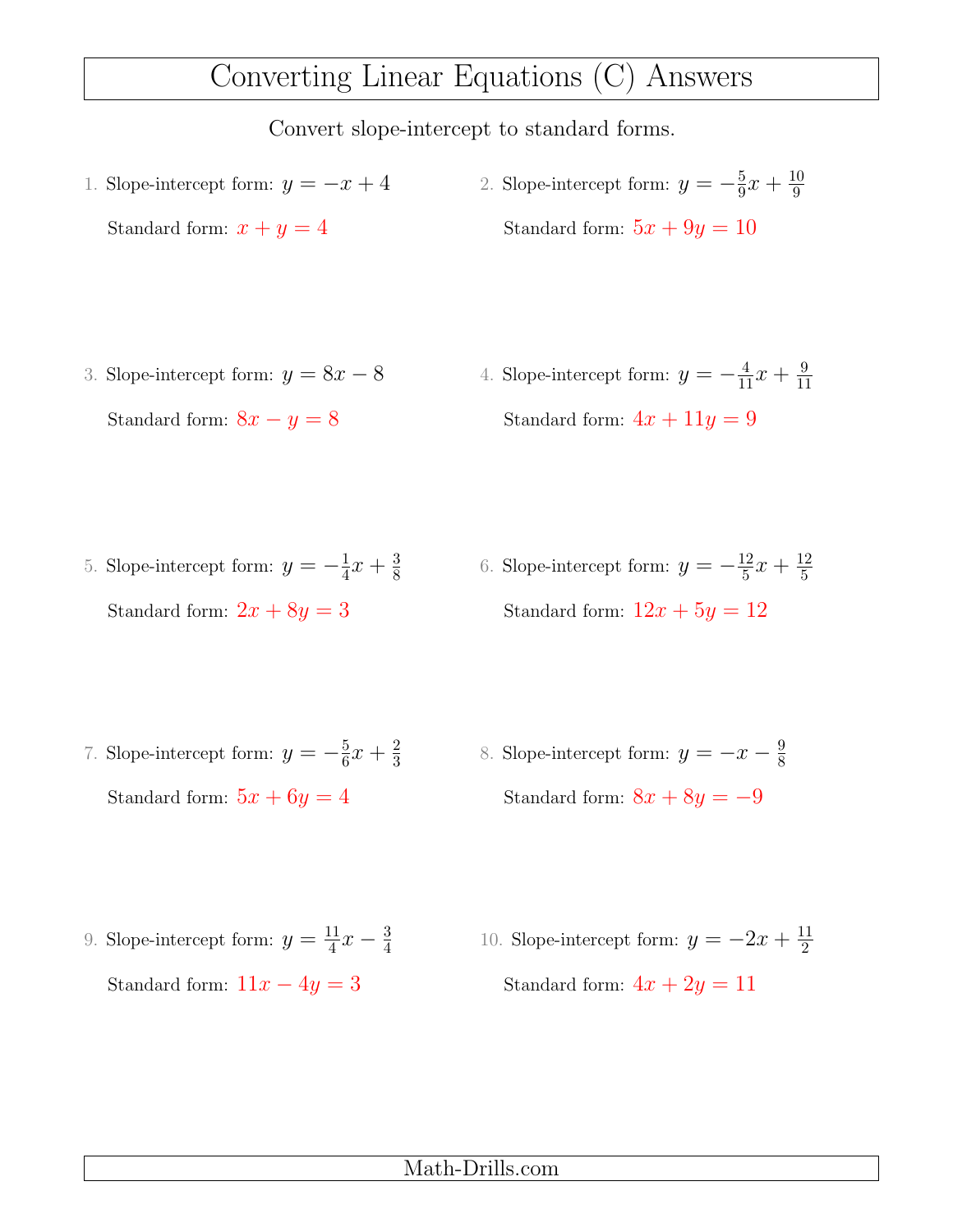### Converting Linear Equations (D)

- 1. Slope-intercept form:  $y = \frac{6}{11}x \frac{12}{11}$ 11 Standard form: 2. Slope-intercept form:  $y = -\frac{1}{11}x + \frac{7}{11}$ 11 Standard form:
- 3. Slope-intercept form:  $y = -\frac{1}{6}$  $\frac{1}{6}x - \frac{1}{12}$ 12 Standard form:
- 4. Slope-intercept form:  $y = \frac{8}{11}x \frac{1}{11}$ 11 Standard form:

- 5. Slope-intercept form:  $y = 4x + 4$ Standard form:
- 6. Slope-intercept form:  $y = -\frac{9}{4}$  $\frac{9}{4}x + \frac{1}{4}$ 4 Standard form:

- 7. Slope-intercept form:  $y = 4x \frac{4}{3}$ 3 Standard form:
- 8. Slope-intercept form:  $y = 11x + 8$ Standard form:

- 9. Slope-intercept form:  $y = -\frac{2}{5}$  $rac{2}{5}x + \frac{8}{5}$ 5 Standard form:
- 10. Slope-intercept form:  $y = \frac{11}{10}x \frac{2}{5}$ 5 Standard form: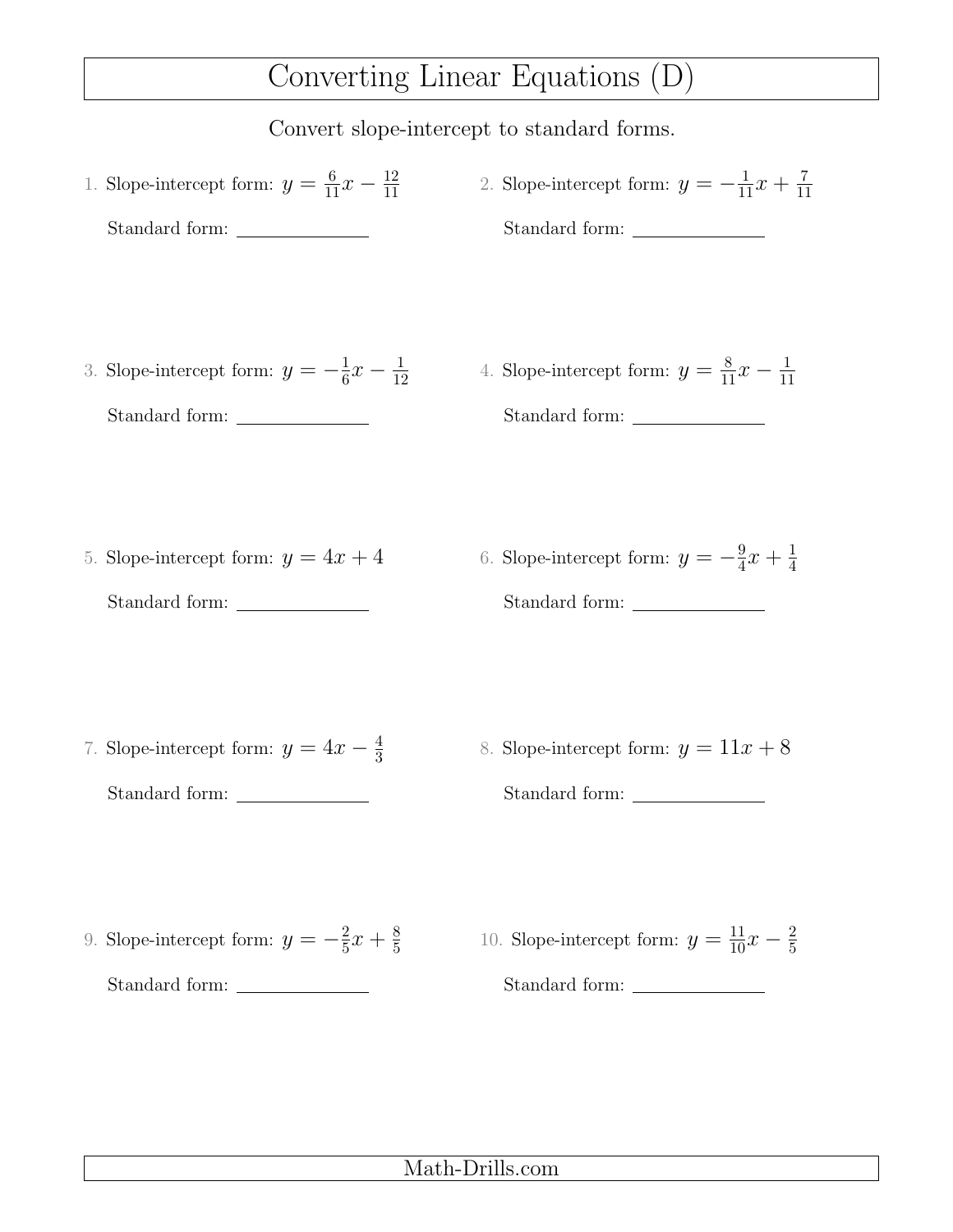## Converting Linear Equations (D) Answers

- 1. Slope-intercept form:  $y = \frac{6}{11}x \frac{12}{11}$ 11 Standard form:  $6x - 11y = 12$
- 2. Slope-intercept form:  $y = -\frac{1}{11}x + \frac{7}{11}$ 11 Standard form:  $x + 11y = 7$

- 3. Slope-intercept form:  $y = -\frac{1}{6}$  $\frac{1}{6}x - \frac{1}{12}$ 12 Standard form:  $2x + 12y = -1$
- 4. Slope-intercept form:  $y = \frac{8}{11}x \frac{1}{11}$ 11 Standard form:  $8x - 11y = 1$
- 5. Slope-intercept form:  $y = 4x + 4$ Standard form:  $4x - y = -4$ 6. Slope-intercept form:  $y = -\frac{9}{4}$  $\frac{9}{4}x + \frac{1}{4}$ 4 Standard form:  $9x + 4y = 1$
- 7. Slope-intercept form:  $y = 4x \frac{4}{3}$ 3 Standard form:  $12x - 3y = 4$ 8. Slope-intercept form:  $y = 11x + 8$ Standard form:  $11x - y = -8$
- 9. Slope-intercept form:  $y = -\frac{2}{5}$  $rac{2}{5}x + \frac{8}{5}$ 5 Standard form:  $2x + 5y = 8$ 10. Slope-intercept form:  $y = \frac{11}{10}x - \frac{2}{5}$ 5 Standard form:  $11x - 10y = 4$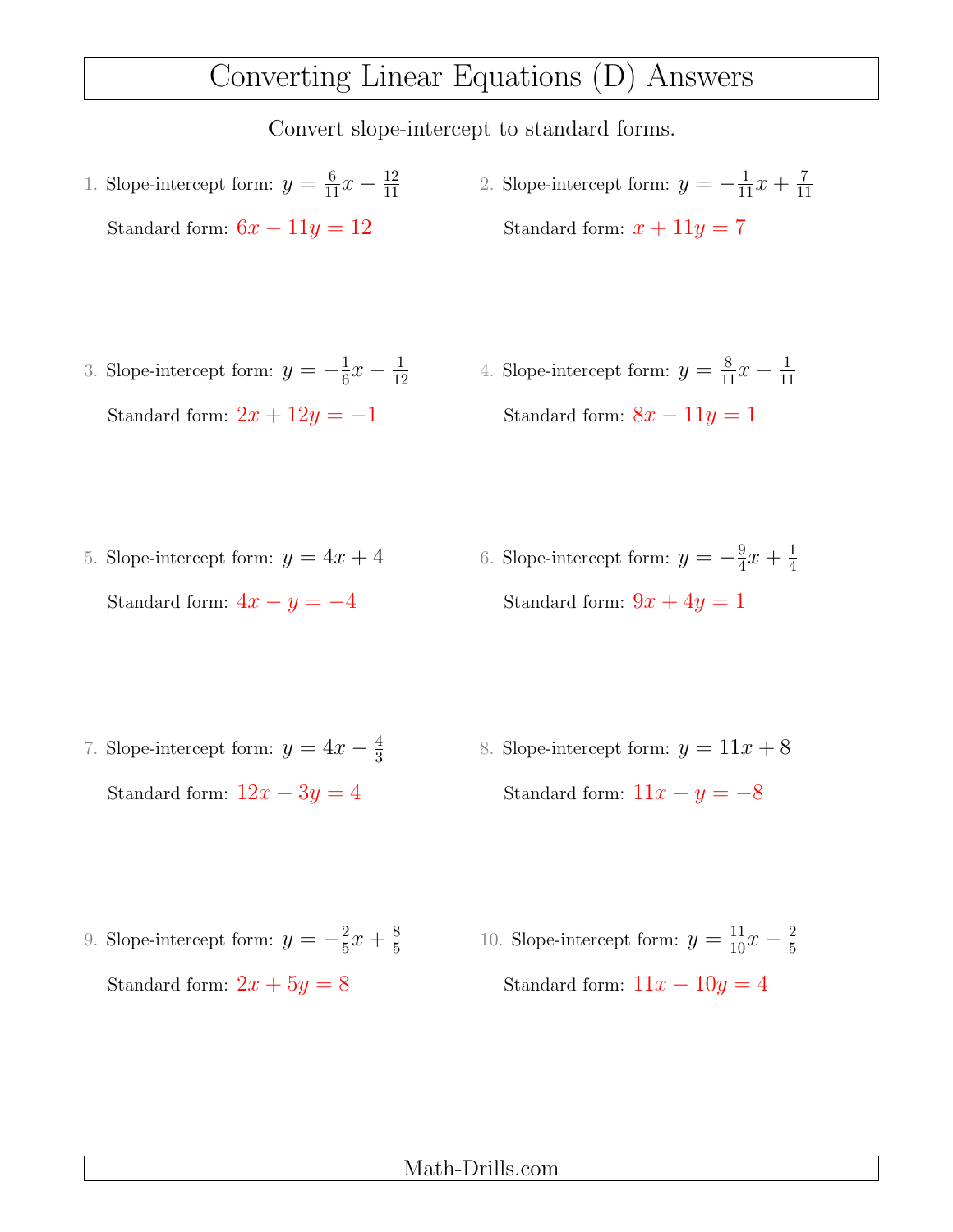## Converting Linear Equations (E)

Convert slope-intercept to standard forms.

- 1. Slope-intercept form:  $y = -\frac{1}{11}x + \frac{1}{11}$ 11 Standard form: 2. Slope-intercept form:  $y = \frac{8}{5}$  $\frac{8}{5}x-\frac{6}{5}$ 5 Standard form:
- 3. Slope-intercept form:  $y=\frac{1}{2}$  $\frac{1}{2}x + 1$ Standard form:
- 4. Slope-intercept form:  $y = -8x 11$ Standard form:

- 5. Slope-intercept form:  $y = -3x \frac{5}{2}$ 2 Standard form:
- 6. Slope-intercept form:  $y = \frac{9}{10}x + 1$ Standard form:

- 7. Slope-intercept form:  $y = -x + \frac{11}{8}$ 8 Standard form:
- 8. Slope-intercept form:  $y = \frac{12}{11}x \frac{7}{11}$ 11 Standard form:

- 9. Slope-intercept form:  $y = -\frac{1}{3}$  $rac{1}{3}x + \frac{2}{9}$ 9 Standard form:
- 10. Slope-intercept form:  $y = \frac{1}{6}$  $\frac{1}{6}x + 2$ Standard form:

### Math-Drills.com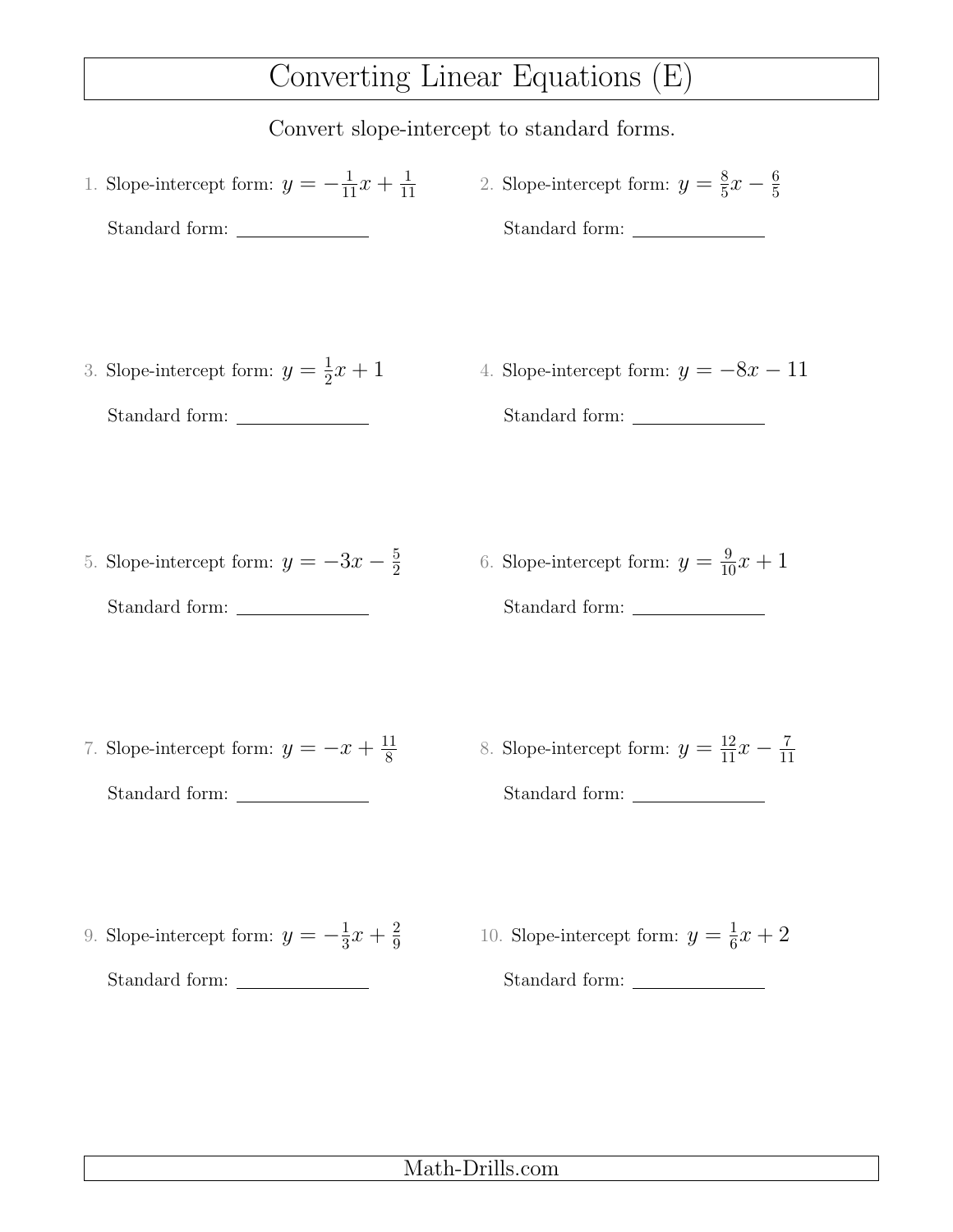## Converting Linear Equations (E) Answers

- 1. Slope-intercept form:  $y = -\frac{1}{11}x + \frac{1}{11}$ 11 Standard form:  $x + 11y = 1$ 2. Slope-intercept form:  $y = \frac{8}{5}$  $\frac{8}{5}x-\frac{6}{5}$ 5 Standard form:  $8x - 5y = 6$
- 3. Slope-intercept form:  $y=\frac{1}{2}$  $\frac{1}{2}x + 1$ Standard form:  $x - 2y = -2$ 4. Slope-intercept form:  $y = -8x - 11$ Standard form:  $8x + y = -11$
- 5. Slope-intercept form:  $y = -3x \frac{5}{2}$ 2 Standard form:  $6x + 2y = -5$ 6. Slope-intercept form:  $y = \frac{9}{10}x + 1$ Standard form:  $9x - 10y = -10$
- 7. Slope-intercept form:  $y = -x + \frac{11}{8}$ 8 Standard form:  $8x + 8y = 11$ 8. Slope-intercept form:  $y = \frac{12}{11}x - \frac{7}{11}$ 11 Standard form:  $12x - 11y = 7$
- 9. Slope-intercept form:  $y = -\frac{1}{3}$  $rac{1}{3}x + \frac{2}{9}$ 9 Standard form:  $3x + 9y = 2$ 10. Slope-intercept form:  $y = \frac{1}{6}$  $\frac{1}{6}x + 2$ Standard form:  $x - 6y = -12$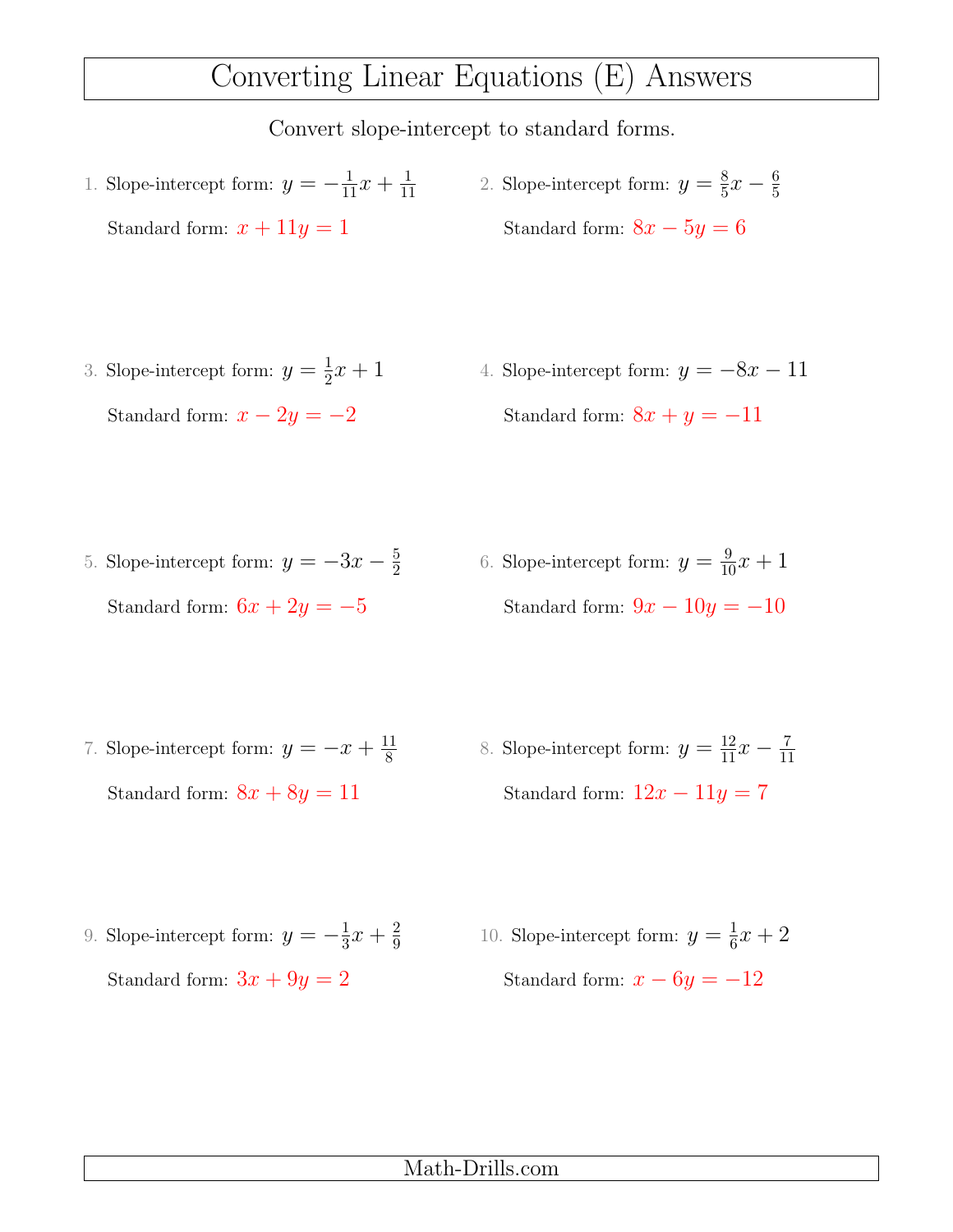## Converting Linear Equations (F)

Convert slope-intercept to standard forms.

1. Slope-intercept form:  $y = 2x - 1$ Standard form: 2. Slope-intercept form:  $y = \frac{8}{11}x - \frac{9}{11}$ 11 Standard form: 3. Slope-intercept form:  $y=\frac{9}{7}$  $\frac{9}{7}x + \frac{2}{7}$ 7 Standard form: 4. Slope-intercept form:  $y = \frac{11}{12}x - \frac{11}{12}$ 12 Standard form: 5. Slope-intercept form:  $y = x + 2$ Standard form: 6. Slope-intercept form:  $y = -\frac{7}{9}$  $\frac{7}{9}x - \frac{4}{9}$ 9 Standard form: 7. Slope-intercept form:  $y=\frac{3}{7}$  $\frac{3}{7}x + 1$ Standard form: 8. Slope-intercept form:  $y = -\frac{1}{11}x + \frac{3}{11}$ 11 Standard form: 9. Slope-intercept form:  $y = -4x - 6$ Standard form: 10. Slope-intercept form:  $y = \frac{7}{10}x - \frac{1}{5}$ 5 Standard form: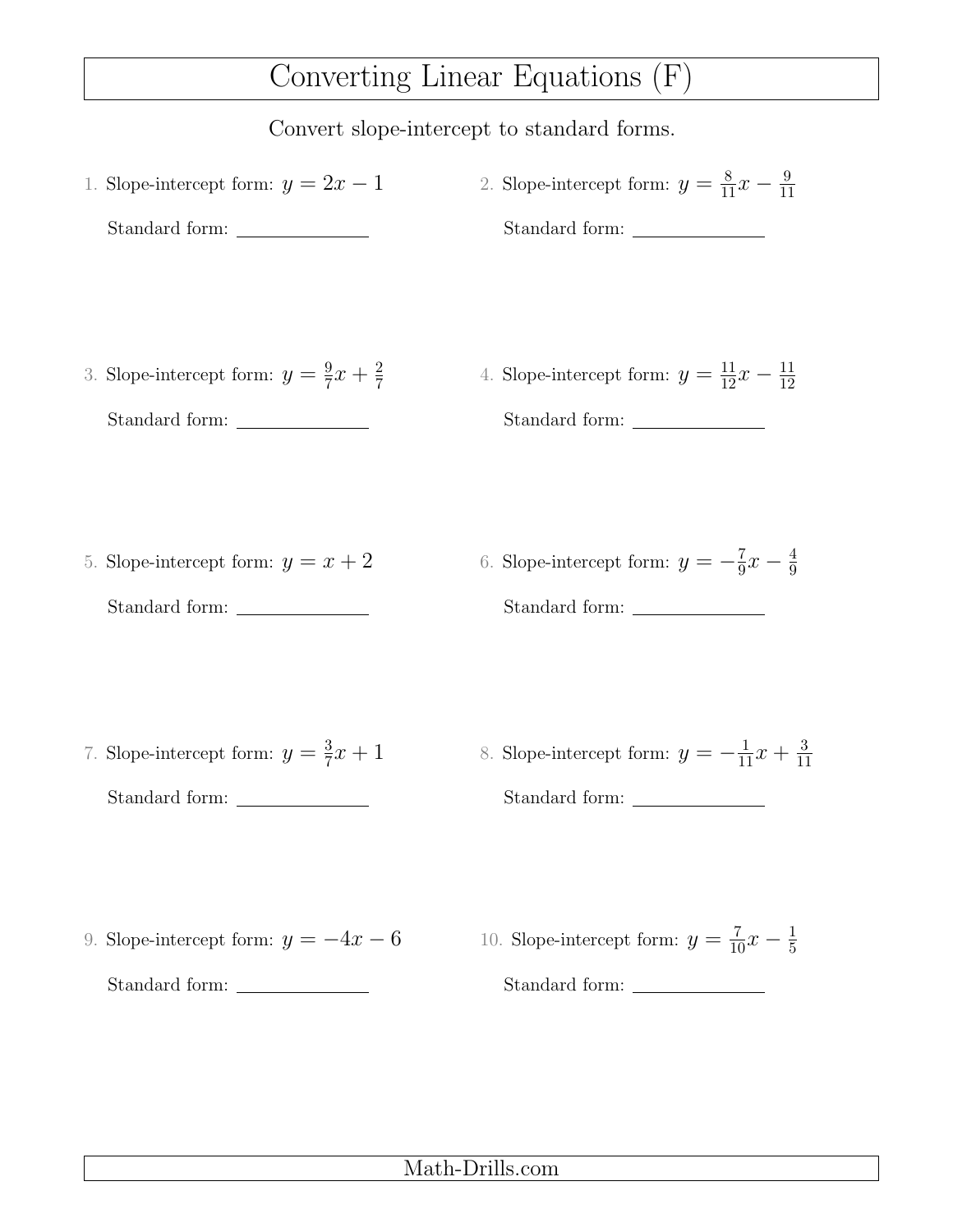## Converting Linear Equations (F) Answers

Convert slope-intercept to standard forms.

- 1. Slope-intercept form:  $y = 2x 1$ Standard form:  $2x - y = 1$ 2. Slope-intercept form:  $y = \frac{8}{11}x - \frac{9}{11}$ 11 Standard form:  $8x - 11y = 9$
- 3. Slope-intercept form:  $y=\frac{9}{7}$  $\frac{9}{7}x + \frac{2}{7}$ 7 Standard form:  $9x - 7y = -2$ 4. Slope-intercept form:  $y = \frac{11}{12}x - \frac{11}{12}$ Standard form:  $11x - 12y = 11$
- 5. Slope-intercept form:  $y = x + 2$ Standard form:  $x - y = -2$ 6. Slope-intercept form:  $y = -\frac{7}{9}$  $\frac{7}{9}x - \frac{4}{9}$ 9 Standard form:  $7x + 9y = -4$
- 7. Slope-intercept form:  $y=\frac{3}{7}$  $\frac{3}{7}x + 1$ Standard form:  $3x - 7y = -7$ 8. Slope-intercept form:  $y = -\frac{1}{11}x + \frac{3}{11}$ 11 Standard form:  $x + 11y = 3$
- 9. Slope-intercept form:  $y = -4x 6$ Standard form:  $4x + y = -6$ 10. Slope-intercept form:  $y = \frac{7}{10}x - \frac{1}{5}$ 5 Standard form:  $7x - 10y = 2$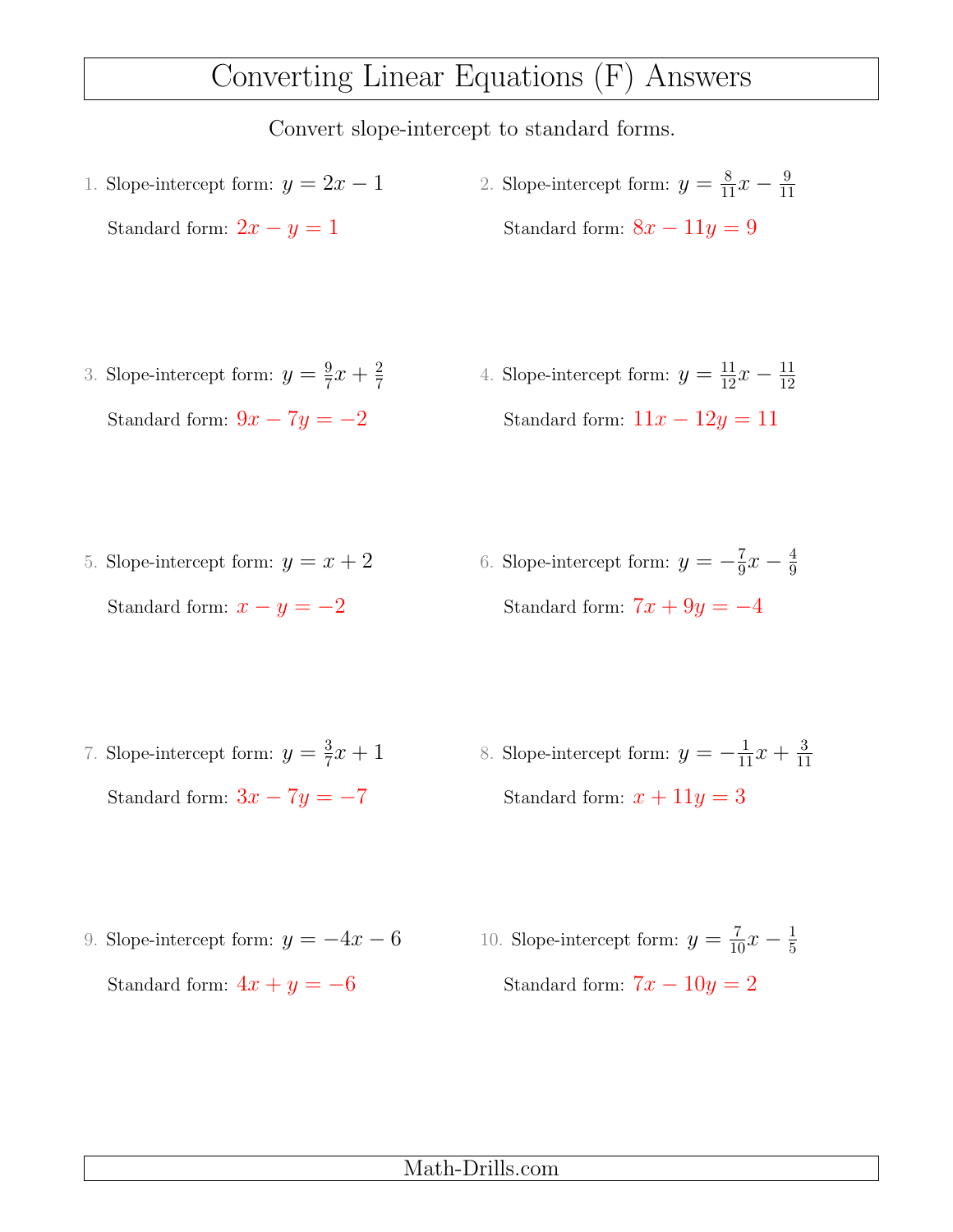### Converting Linear Equations (G)

Convert slope-intercept to standard forms.

- 1. Slope-intercept form:  $y = \frac{1}{10}x \frac{3}{5}$ 5 Standard form: 2. Slope-intercept form:  $y = -\frac{5}{7}$  $\frac{5}{7}x-1$ Standard form:
- 3. Slope-intercept form:  $y = -7x 6$

Standard form:

4. Slope-intercept form:  $y=\frac{3}{7}$  $\frac{3}{7}x + \frac{3}{7}$ 7 Standard form:

- 5. Slope-intercept form:  $y = -\frac{8}{9}$  $\frac{8}{9}x + \frac{1}{3}$ 3 Standard form:
- 6. Slope-intercept form:  $y = -\frac{6}{5}$  $\frac{6}{5}x-\frac{7}{5}$ 5 Standard form:

- 7. Slope-intercept form:  $y = \frac{2}{11}x \frac{3}{11}$ 11 Standard form:
- 8. Slope-intercept form:  $y = -x + \frac{7}{11}$ 11 Standard form:

- 9. Slope-intercept form:  $y=\frac{4}{3}$  $\frac{4}{3}x-\frac{5}{3}$ 3 Standard form:
- 10. Slope-intercept form:  $y = -\frac{7}{5}$  $\frac{7}{5}x - \frac{8}{5}$ 5 Standard form: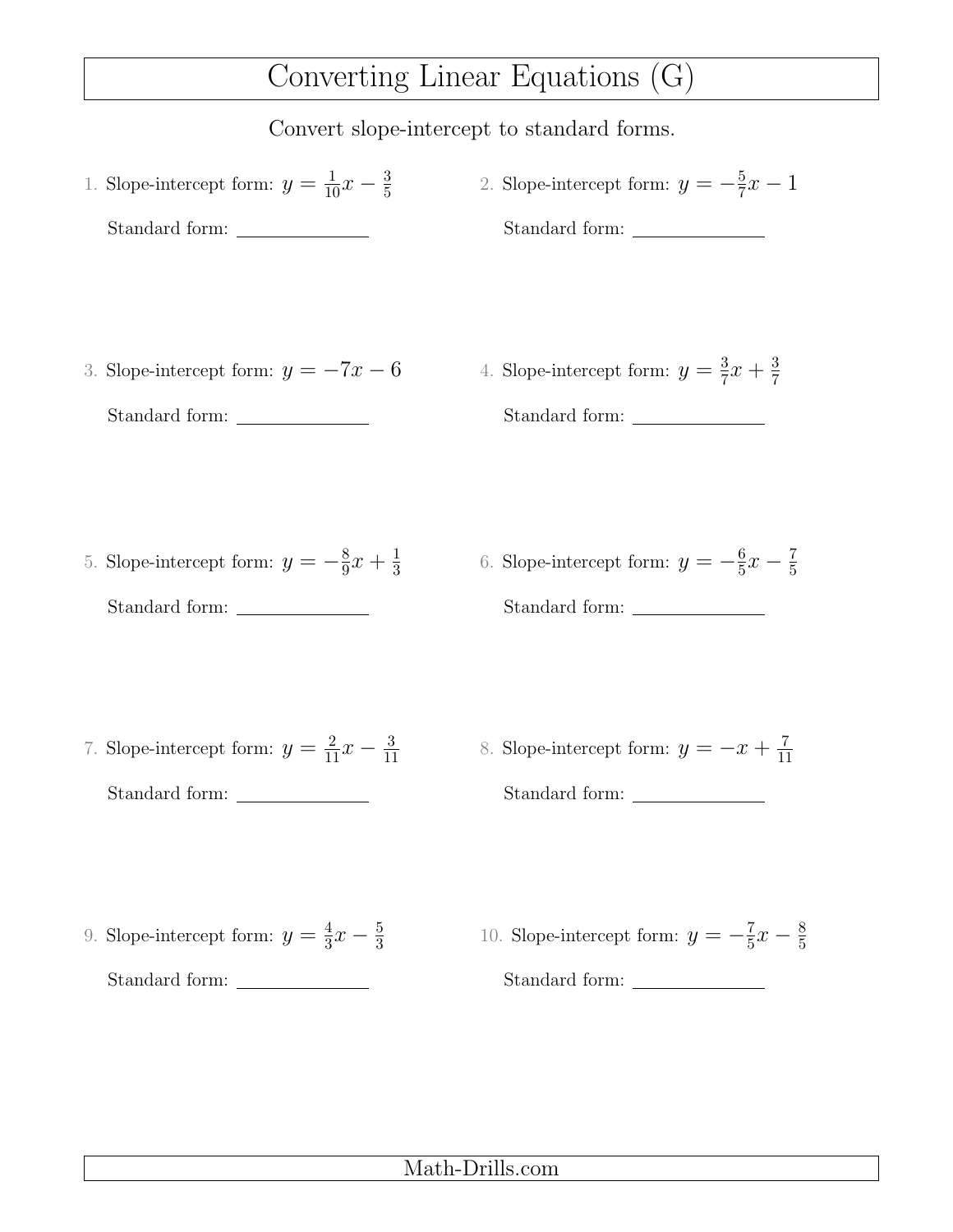## Converting Linear Equations (G) Answers

- 1. Slope-intercept form:  $y = \frac{1}{10}x \frac{3}{5}$ 5 Standard form:  $x - 10y = 6$ 2. Slope-intercept form:  $y = -\frac{5}{7}$  $\frac{5}{7}x-1$ Standard form:  $5x + 7y = -7$
- 3. Slope-intercept form:  $y = -7x 6$ Standard form:  $7x + y = -6$
- 4. Slope-intercept form:  $y = \frac{3}{7}$  $\frac{3}{7}x + \frac{3}{7}$ 7 Standard form:  $3x - 7y = -3$
- 5. Slope-intercept form:  $y = -\frac{8}{9}$  $\frac{8}{9}x + \frac{1}{3}$ 3 Standard form:  $8x + 9y = 3$ 6. Slope-intercept form:  $y = -\frac{6}{5}$  $\frac{6}{5}x-\frac{7}{5}$ 5 Standard form:  $6x + 5y = -7$
- 7. Slope-intercept form:  $y = \frac{2}{11}x \frac{3}{11}$ 11 Standard form:  $2x - 11y = 3$ 8. Slope-intercept form:  $y = -x + \frac{7}{11}$ 11 Standard form:  $11x + 11y = 7$
- 9. Slope-intercept form:  $y=\frac{4}{3}$  $\frac{4}{3}x-\frac{5}{3}$ 3 Standard form:  $4x - 3y = 5$ 10. Slope-intercept form:  $y = -\frac{7}{5}$  $\frac{7}{5}x - \frac{8}{5}$ 5 Standard form:  $7x + 5y = -8$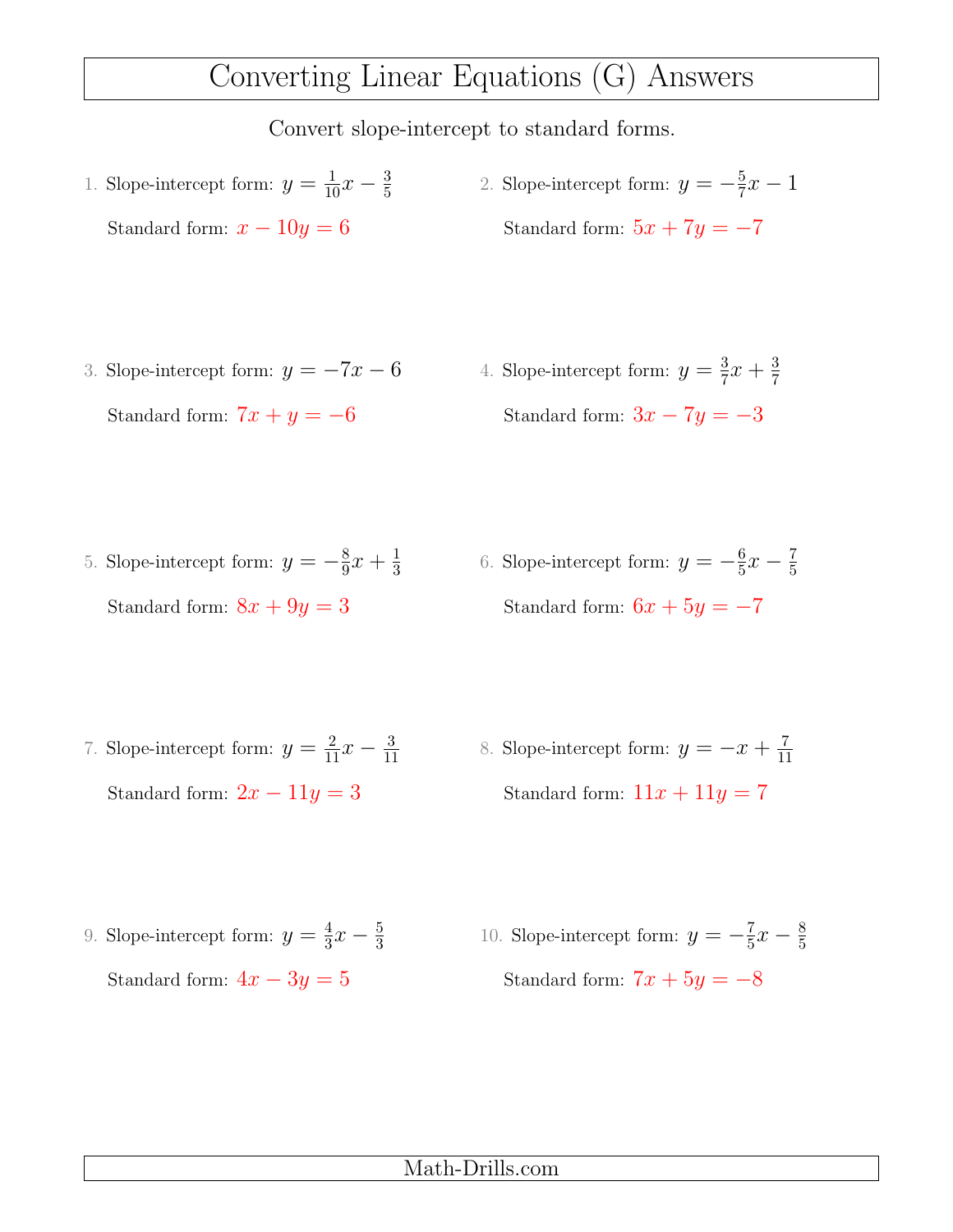## Converting Linear Equations (H)

Convert slope-intercept to standard forms.

1. Slope-intercept form:  $y = 7x + 2$ Standard form: 2. Slope-intercept form:  $y=\frac{1}{2}$  $rac{1}{2}x + \frac{7}{10}$ 10 Standard form: 3. Slope-intercept form:  $y = -\frac{10}{9}$  $\frac{10}{9}x + 1$ Standard form: 4. Slope-intercept form:  $y=-\frac{3}{8}$  $\frac{3}{8}x-\frac{1}{2}$ 2 Standard form: 5. Slope-intercept form:  $y = -5x - \frac{7}{2}$ 2 Standard form: 6. Slope-intercept form:  $y = \frac{11}{7}$  $\frac{11}{7}x + \frac{6}{7}$ 7 Standard form: 7. Slope-intercept form:  $y=\frac{1}{4}$  $\frac{1}{4}x + \frac{9}{8}$ 8 Standard form: \_\_\_\_\_\_\_\_\_\_\_\_\_\_\_\_\_\_ 8. Slope-intercept form:  $y = 10x + 7$ Standard form: 9. Slope-intercept form:  $y = -x - 1$ Standard form: 10. Slope-intercept form:  $y = \frac{12}{11}x + \frac{4}{11}$ 11 Standard form: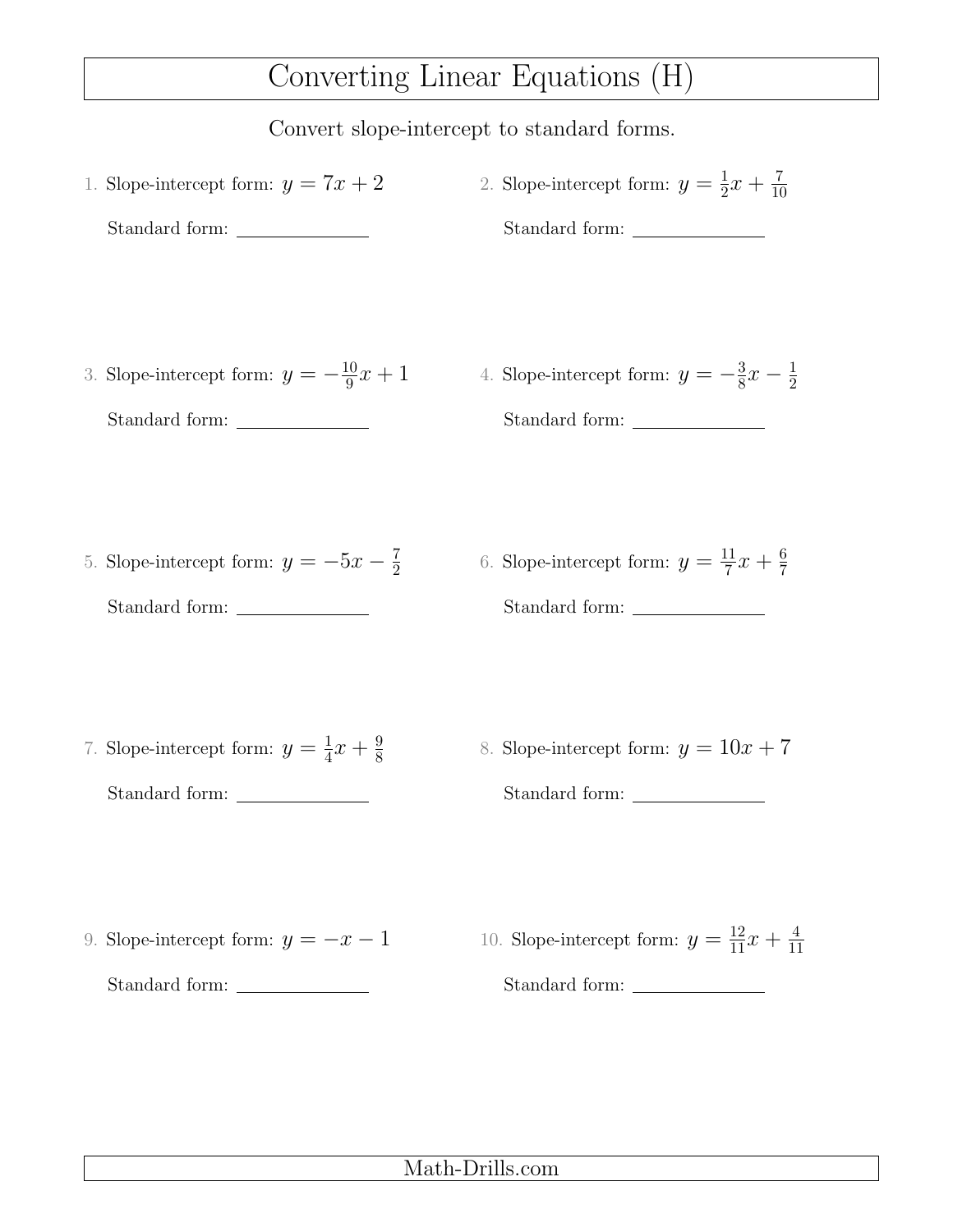### Converting Linear Equations (H) Answers

- 1. Slope-intercept form:  $y = 7x + 2$ Standard form:  $7x - y = -2$ 2. Slope-intercept form:  $y=\frac{1}{2}$  $rac{1}{2}x + \frac{7}{10}$ 10 Standard form:  $5x - 10y = -7$
- 3. Slope-intercept form:  $y = -\frac{10}{9}$  $\frac{10}{9}x + 1$ Standard form:  $10x + 9y = 9$ 4. Slope-intercept form:  $y=-\frac{3}{8}$  $\frac{3}{8}x-\frac{1}{2}$ 2 Standard form:  $3x + 8y = -4$
- 5. Slope-intercept form:  $y = -5x \frac{7}{2}$ 2 Standard form:  $10x + 2y = -7$ 6. Slope-intercept form:  $y = \frac{11}{7}$  $\frac{11}{7}x + \frac{6}{7}$ 7 Standard form:  $11x - 7y = -6$
- 7. Slope-intercept form:  $y=\frac{1}{4}$  $\frac{1}{4}x + \frac{9}{8}$ 8 Standard form:  $2x - 8y = -9$ 8. Slope-intercept form:  $y = 10x + 7$ Standard form:  $10x - y = -7$
- 9. Slope-intercept form:  $y = -x 1$ Standard form:  $x + y = -1$ 10. Slope-intercept form:  $y = \frac{12}{11}x + \frac{4}{11}$ 11 Standard form:  $12x - 11y = -4$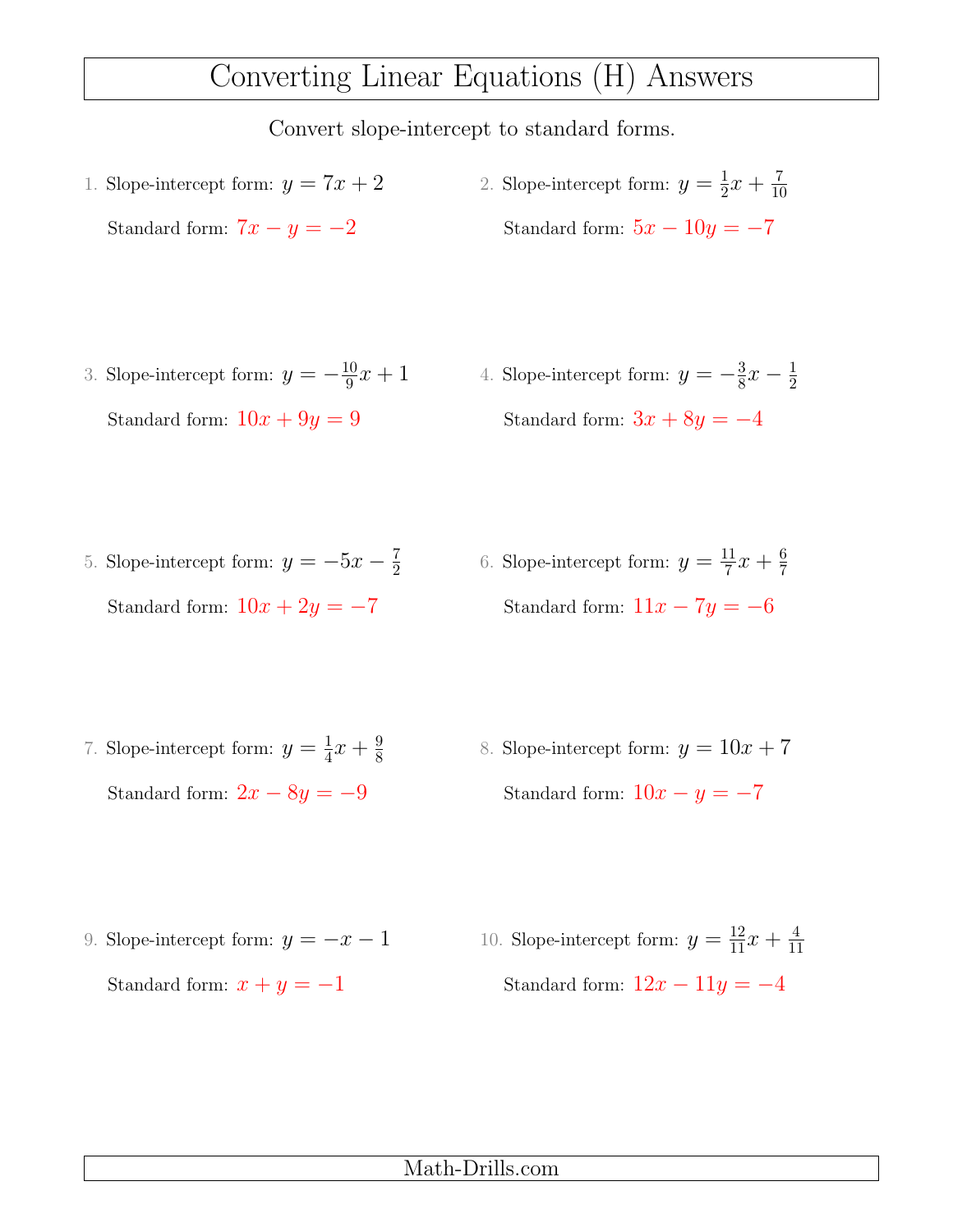### Converting Linear Equations (I)

Convert slope-intercept to standard forms.

1. Slope-intercept form:  $y = -\frac{7}{12}x + \frac{1}{6}$ 6 Standard form: 2. Slope-intercept form:  $y = -\frac{8}{3}$  $\frac{8}{3}x - \frac{10}{3}$ 3 Standard form: 3. Slope-intercept form:  $y = -x - \frac{1}{16}$ 12 Standard form: 4. Slope-intercept form:  $y = -\frac{1}{6}$  $\frac{1}{6}x-2$ Standard form: 5. Slope-intercept form:  $y = x + 3$ Standard form: 6. Slope-intercept form:  $y = -9x - 9$ Standard form: 7. Slope-intercept form:  $y = \frac{6}{11}x - \frac{6}{11}$ 11 Standard form: 8. Slope-intercept form:  $y = -5x + 2$ Standard form: 9. Slope-intercept form:  $y=-\frac{3}{2}$  $\frac{3}{2}x - \frac{5}{4}$ 4 Standard form: 10. Slope-intercept form:  $y = -\frac{4}{3}$  $\frac{4}{3}x - \frac{11}{9}$ 9 Standard form: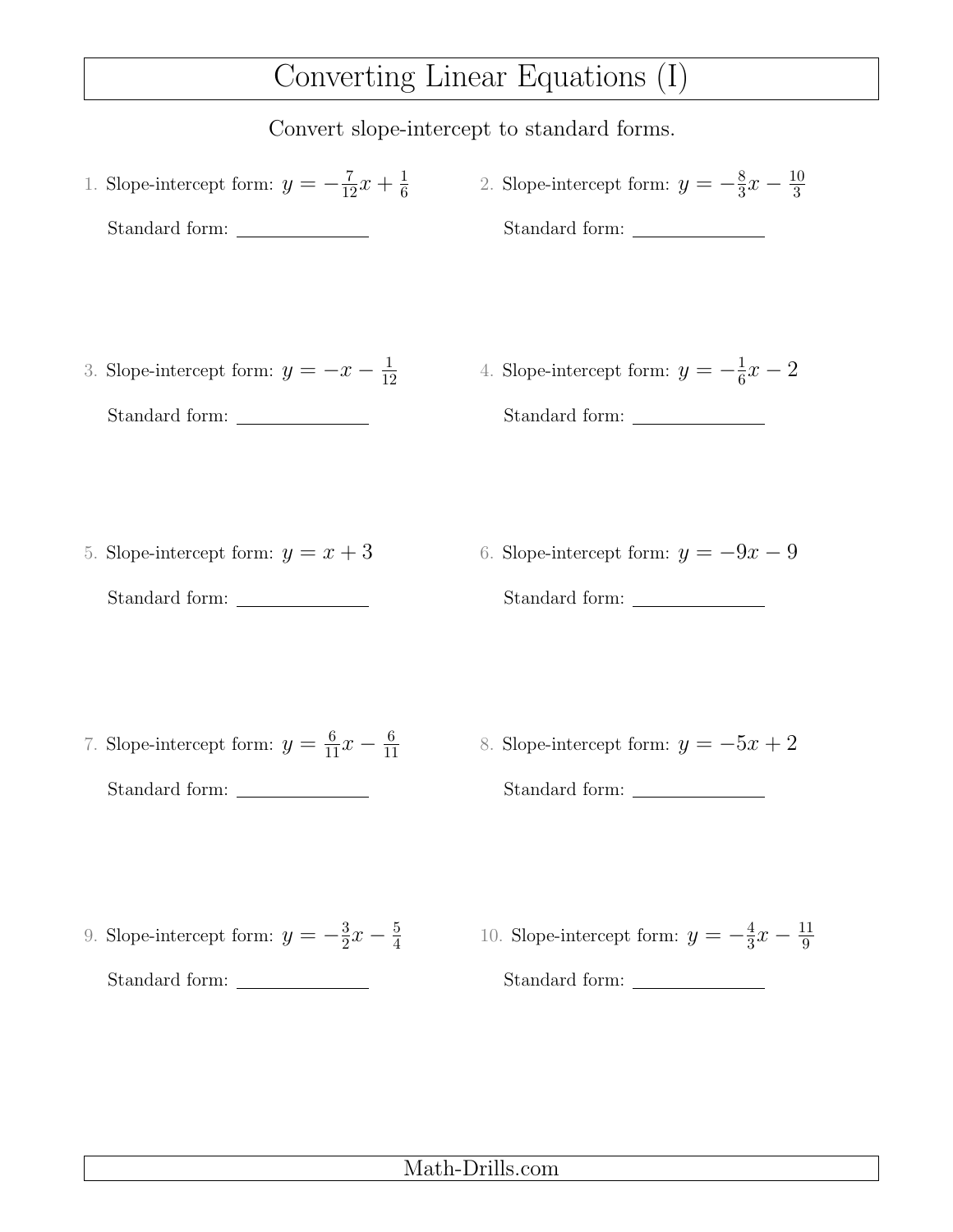### Converting Linear Equations (I) Answers

- 1. Slope-intercept form:  $y = -\frac{7}{12}x + \frac{1}{6}$ 6 Standard form:  $7x + 12y = 2$ 2. Slope-intercept form:  $y = -\frac{8}{3}$  $\frac{8}{3}x - \frac{10}{3}$ 3 Standard form:  $8x + 3y = -10$
- 3. Slope-intercept form:  $y = -x \frac{1}{16}$ 12 Standard form:  $12x + 12y = -1$ 4. Slope-intercept form:  $y = -\frac{1}{6}$  $\frac{1}{6}x-2$ Standard form:  $x + 6y = -12$
- 5. Slope-intercept form:  $y = x + 3$ Standard form:  $x - y = -3$ 6. Slope-intercept form:  $y = -9x - 9$ Standard form:  $9x + y = -9$
- 7. Slope-intercept form:  $y = \frac{6}{11}x \frac{6}{11}$ 11 Standard form:  $6x - 11y = 6$ 8. Slope-intercept form:  $y = -5x + 2$ Standard form:  $5x + y = 2$
- 9. Slope-intercept form:  $y=-\frac{3}{2}$  $\frac{3}{2}x - \frac{5}{4}$ 4 Standard form:  $6x + 4y = -5$ 10. Slope-intercept form:  $y = -\frac{4}{3}$  $\frac{4}{3}x - \frac{11}{9}$ 9 Standard form:  $12x + 9y = -11$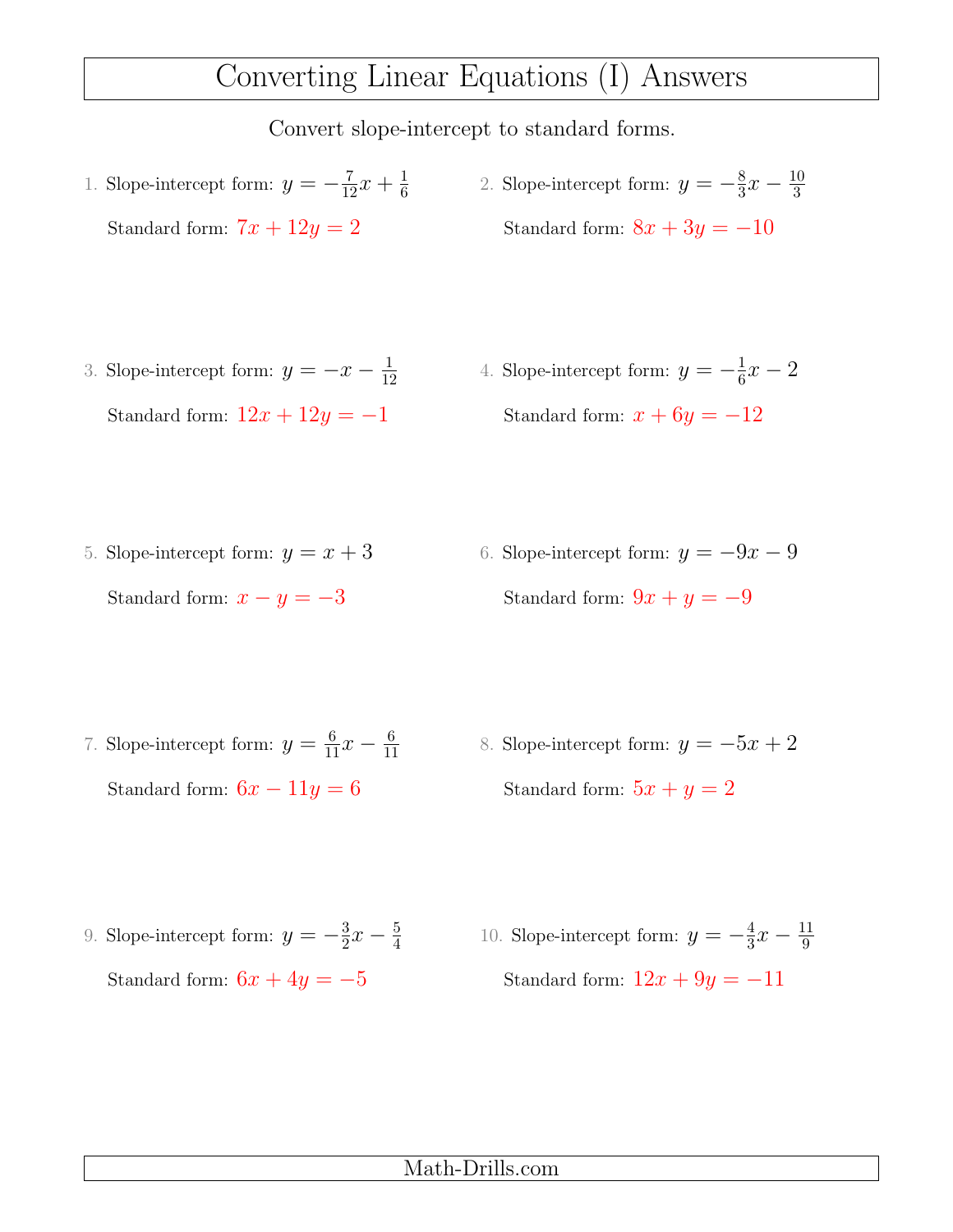### Converting Linear Equations (J)

Convert slope-intercept to standard forms.

1. Slope-intercept form:  $y = 7x + 2$ Standard form: 2. Slope-intercept form:  $y = \frac{11}{9}$  $\frac{11}{9}x - \frac{11}{9}$ 9 Standard form: 3. Slope-intercept form:  $y = \frac{6}{5}$  $\frac{6}{5}x + \frac{11}{5}$ 5 Standard form: 4. Slope-intercept form:  $y = x - \frac{10}{7}$ 7 Standard form: 5. Slope-intercept form:  $y = -\frac{2}{3}$  $rac{2}{3}x-\frac{1}{9}$ 9 Standard form: 6. Slope-intercept form:  $y = -\frac{7}{3}$  $\frac{7}{3}x - \frac{1}{3}$ 3 Standard form: 7. Slope-intercept form:  $y = -\frac{1}{2}$  $rac{1}{2}x - \frac{1}{6}$ 6 Standard form: 8. Slope-intercept form:  $y = -x - \frac{1}{3}$ 3 Standard form: 9. Slope-intercept form:  $y=-\frac{5}{2}$  $\frac{5}{2}x-\frac{5}{2}$ 2 Standard form: 10. Slope-intercept form:  $y = -\frac{11}{3}$  $\frac{11}{3}x + \frac{5}{3}$ Standard form: